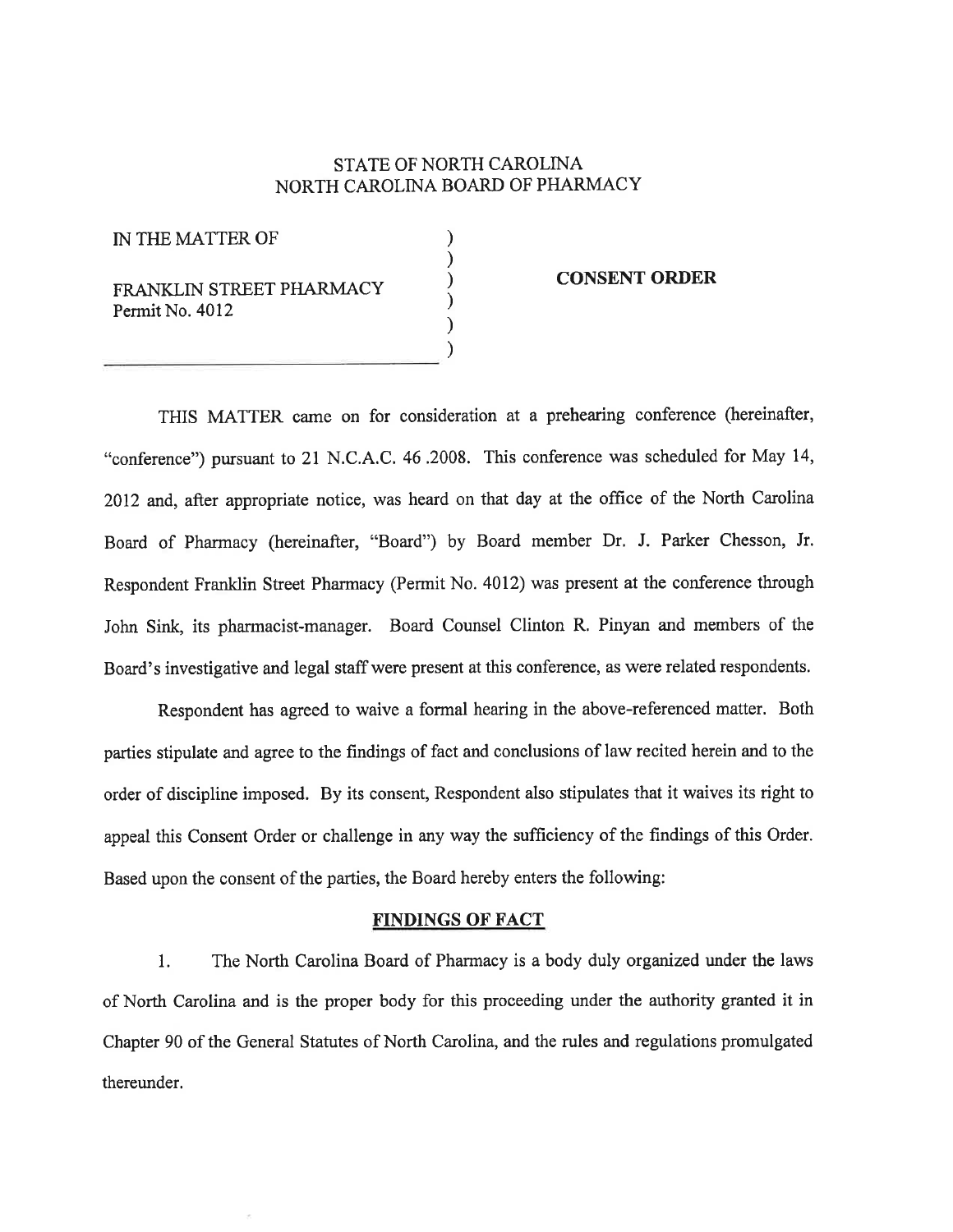2. Respondent is and was, at all relevant times referred to herein, a pharmacy permitted in the State of North Carolina with Permit No. 4012, located at 610 East Franklin Street, Monroe, North Carolina. Respondent is and was, at all relevant times referenced to herein, subject to the rules and regulations of the North Carolina Board of Pharmacy and the laws of the State of North Carolina.

3. Between approximately May 7,2008 and July 14,2011, Patient A presented to Respondent a total of 152 forged prescriptions for Oxycodone and Adderall in various strenglhs (schedule II controlled substances), Hydrocodone/APAP in various strengths (a schedule III controlled substance), and Alprazolam 2 mg and Clonazepam I mg (schedule IV controlled substances) that had purportedly been written for Patient A and his wife, Patient B. Respondent dispensed controlled substances pursuant to each of these forged prescriptions.

4. Each of these prescriptions had purportedly been written by Dr. Sara Beyer, <sup>a</sup> physician at Steele Creek Family Practice. Patients A and B had never been patients of Dr. Beyer, and Dr. Beyer had left Steele Creek Family Practice in January 2011. Patient A had previously passed forged prescriptions in Dr. Beyer's name to other pharmacies and had been arrested for prescription forgery.

5. The Board attempted to attribute the prescriptions to the pharmacists whose initials appeared in Respondent's records as the dispensing pharmacist. Respondent, through its pharmacist-manager, R. Ph. Sink, testified at length that Respondent and its pharmacists frequently dispensed prescriptions with the inconect pharmacist initials on the labels and pharmacy records. Respondent did not require staff and pharmacists to log off of computers when the pharmacists left a work station, and Respondent improperly permitted staff to log in to computers using pharmacist log-in information, even when the pharmacists were not present in

2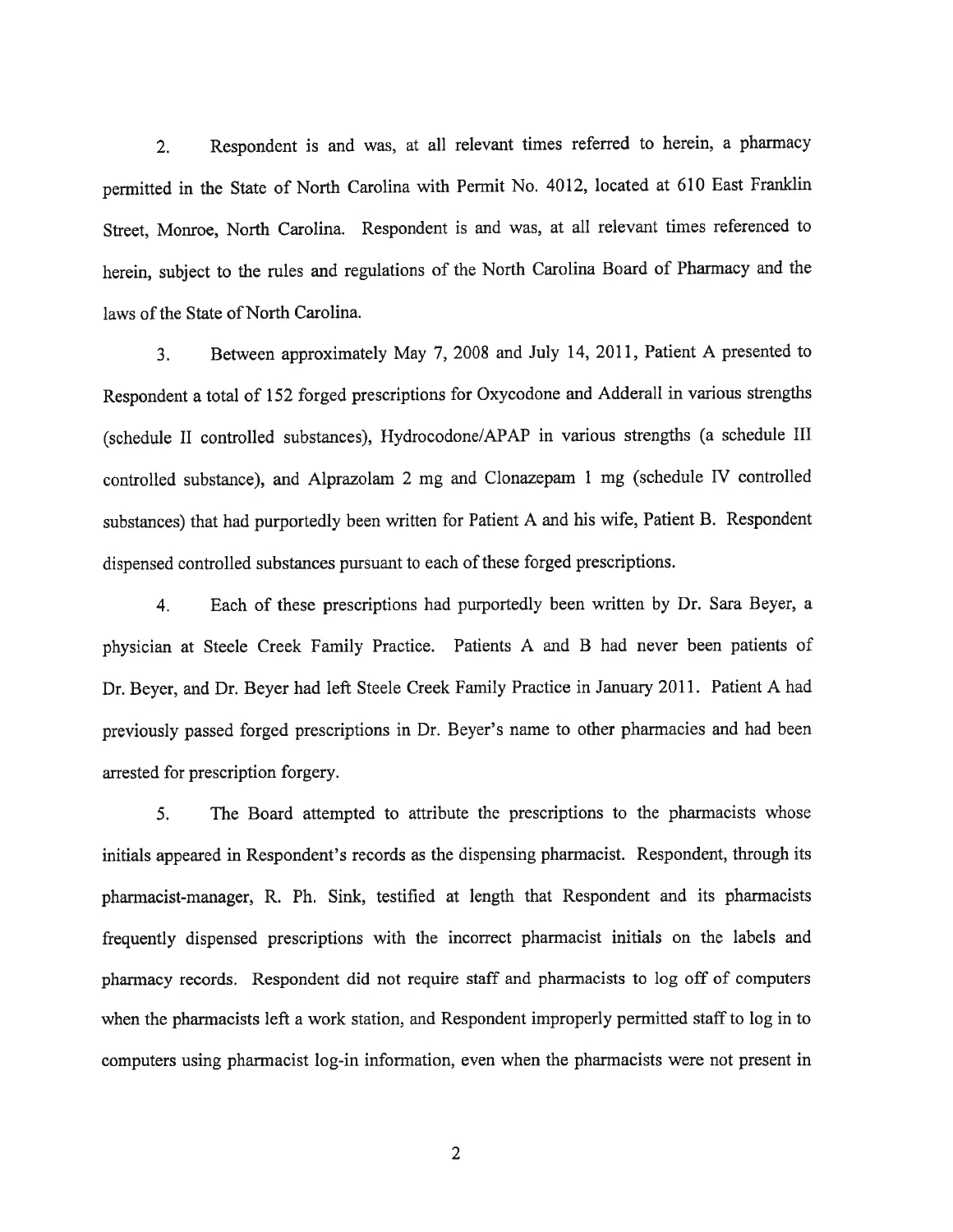the store. These operations by Respondent and its pharmacists made it impossible to determine the exact number of prescriptions that each pharmacist filled.

6. In addition, Patient A frequently presented these forged prescriptions for Patients A and B well before an earlier dispensed prescription for the same drug should have run out, and Respondent filled those prescriptions early anyway, resulting in the dispensing of controlled substances in significant excess of normal therapeutic use. Respondent's records reflect that, on at least 47 occasions, Respondent dispensed controlled substances more than two days early (even if the prescriptions had been legitimate). Indeed, on at least 35 occasions, Respondent dispensed controlled substances one week or more early (even if the prescriptions had been legitimate). And, on at least 13 occasions, Respondent dispensed controlled substances two weeks or more early (even if the prescriptions had been legitimate).

7. The circumstances surrounding the dispensing of the forged prescriptions were such that a reasonable permit holder in Respondent's position would havç concluded that the prescriptions were fraudulent and would have ceased filling the prescriptions. Respondent acknowledged that its Pharmacist-Manager, R. Ph. Sink was aware that Patient A would come into the pharmacy and specifically request to talk with pharmacist Joseph Black. R. Ph. Black would then come out from behind the pharmacy counter and personally take the prescriptions from Patient A, and R. Ph. Black would personally perform the data entry and filling of the prescriptions. Patient A would come into the pharmacy at busy times, in circumstances in which R. Ph. Black would be rushed. Respondent's pharmacists were aware that Patient A was coming into Franklin Street to fill controlled substance prescriptions with great frequency and was regularly presenting prescriptions for multiple controlled substances.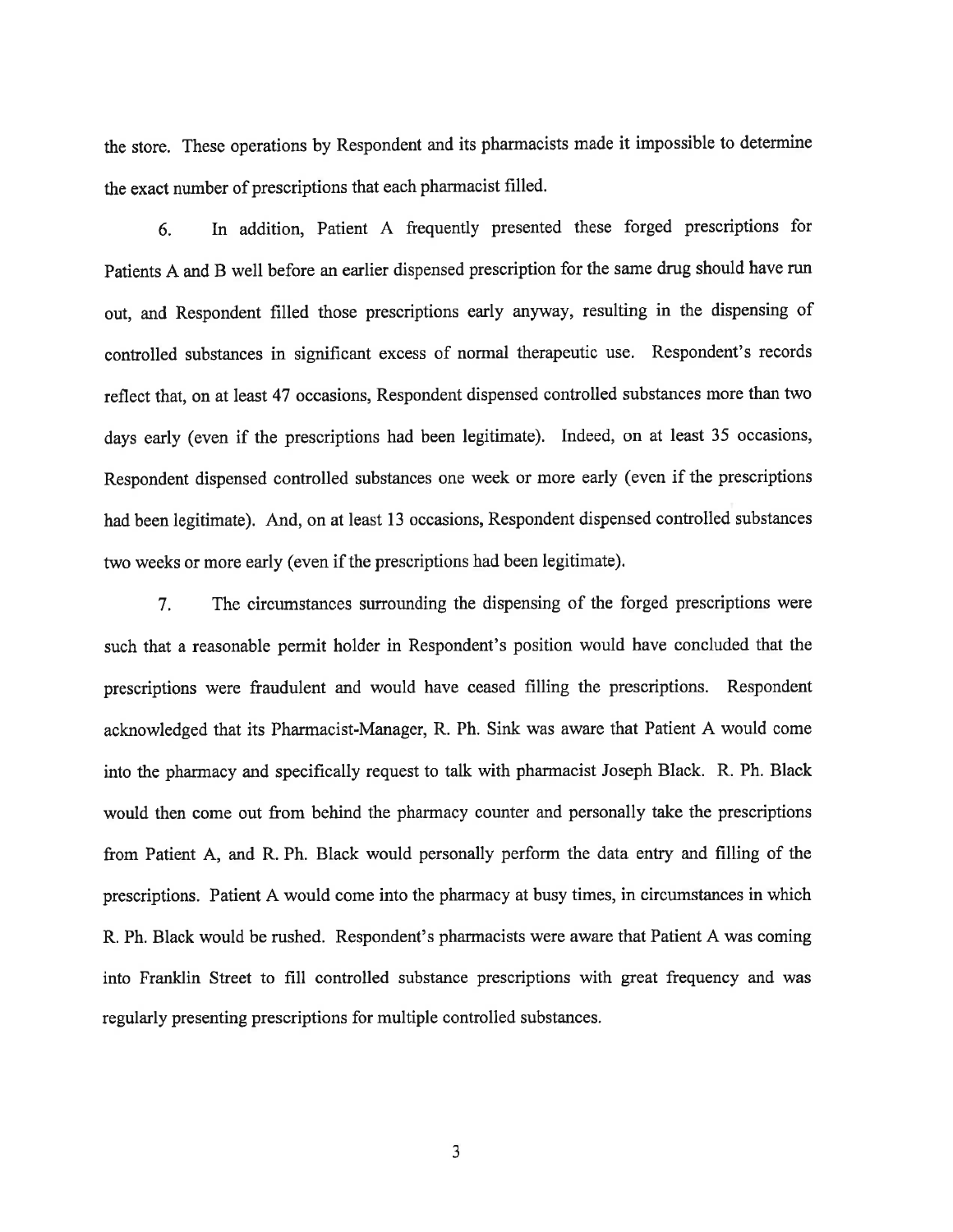8. In addition, R. Ph. Sink testified that, in June 2010, he "almost came to blows" with Patient A when Patient A insisted that a controlled substance prescription be filled immediately. This was one of the forged controlled substance prescriptions at issue in this matter. Notwithstanding both that incident and the unusual interactions between R. Ph. Black and Patient A that had come to R. Ph. Sink's affention, R. Ph. Sink testified that Respondent continued to fill controlled substance prescriptions for Patients A and B, and that R. Ph. Sink never accessed or reviewed the patient profiles for either Patient A or Patient B, which would have confirmed that the prescriptions were being presented with questionable frequency resulting in distribution in signifrcant excess of normal therapeutic use. Respondent and its pharmacists further never called Dr. Beyer or her practice to question the legitimacy of the prescriptions, notwithstanding the number of the prescriptions and the frequency with which they were presented.

9. R. Ph. Black did not veriff the frequency of dispensing of the controlled substances because he assumed that Respondent's computer system would alert him to early fills of controlled substances and it did not. This assumption - that dispensing was permitted as long as there was not an alert from the computer system - was an unreasonable abdication of R. Ph. Black's responsibilities to ensure the safe and lawful distribution of controlled substances. Moreover, on or about May ll, 2011, Respondent's computer system was updated to automatically provide a pharmacist with information about the most recent dispensing of the same drug, Between May 11, 2011 and July 8, 2011 – a period of less than two months – Respondent filled controlled substance prescriptions early for Patients A and B on at least <sup>12</sup> occasions, notwithstanding this additional alert.

4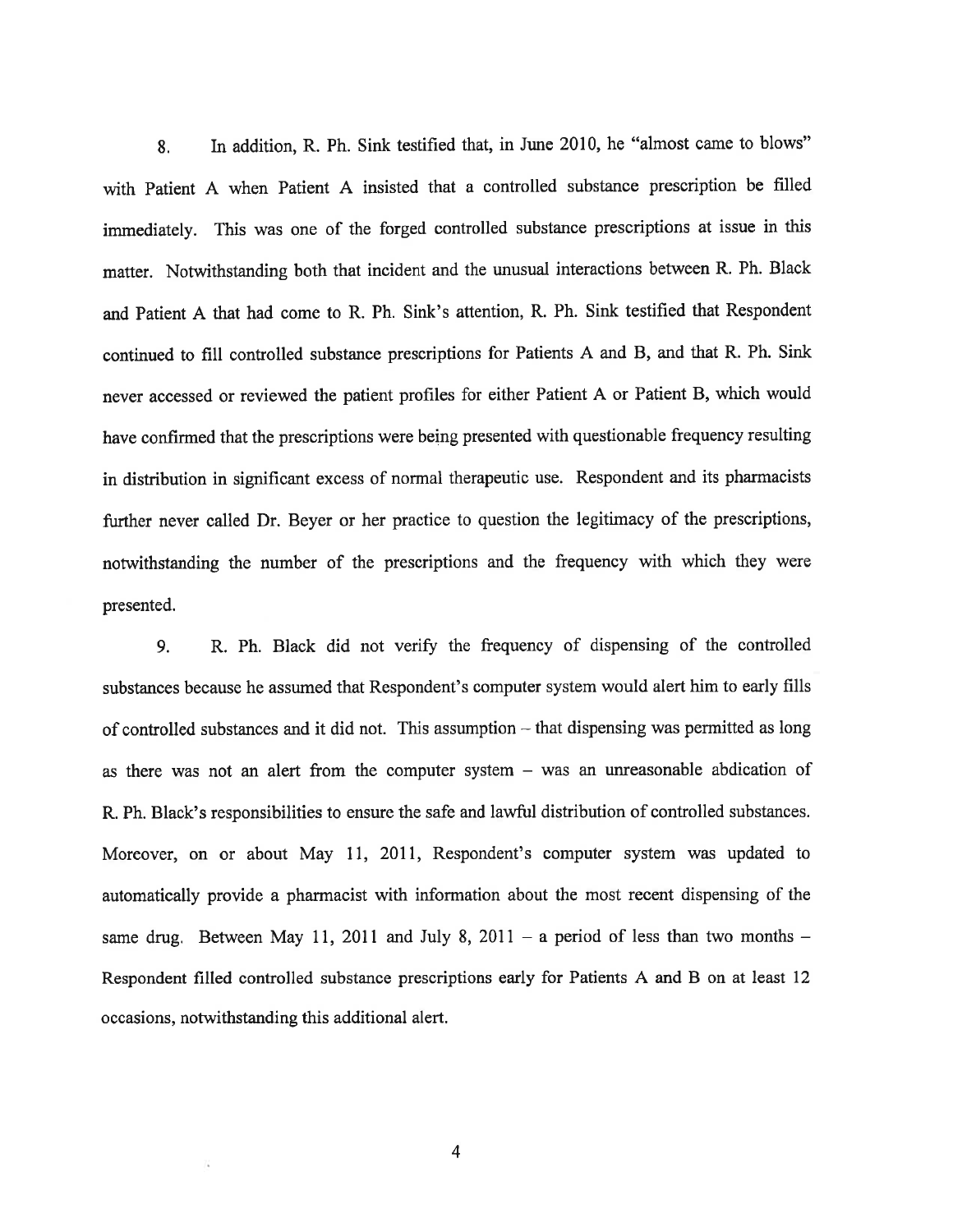10. On July 14, 2011, Respondent, through R, Ph. Sink, became concemed that patient A had presented forged prescriptions. On July 15,2011, R, Ph. Sink confirmed that the prescriptions were forged and, for the first time, researched the patient profiles for Patients A and B and determined the extent to which Respondent had previously filled forged prescriptions for Patients A and B. On July 18, 2011, Respondent terminated the employment of R. Ph. Black and reported the diversion to the local police department. Notwithstanding learning of the diversion by July 15, 2011 at the latest, Respondent failed to report the diversion to the Board until August 17, 2011.

<sup>I</sup>l. Respondent has a prior disciplinary history with the Board. On March 15,2005, the Board reprimanded Respondent for violations of federal and state pharmacy law and regulations.

## CONCLUSIONS OF LAW

Based on the above findings, the Board concludes as a matter of law:

1. Respondent violated N.C. Gen. Stat. \$\$ 90-85.25,90-85.38(b), 90-85.40(b) and (f), 90-104, 90-106, 90-108, 106-122, 106-134 and 106-134.1; 21 N.C.A.C. 46 .1801, 46 .1802, 46 .1804(a), 46 .1805, 46 .2302(a) and 46 .2502(a); and2I U.S.C. \$\$ 33 1, 829 and 842.

2. Respondent admits that the conduct in this matter constitutes sufficient grounds for disciplinary action on its permit under N.C. Gen. Stat. \$ 90-85.38.

Based on the foregoing, and with the consent of the parties, IT IS THEREFORE ORDERED that:

1. Respondent Franklin Street Pharmacy's permit (Permit No. 4012) is hereby SUSPENDED for TWO (2) DAYS, which suspension is hereby STAYED for TWO (2)

5

್ಸ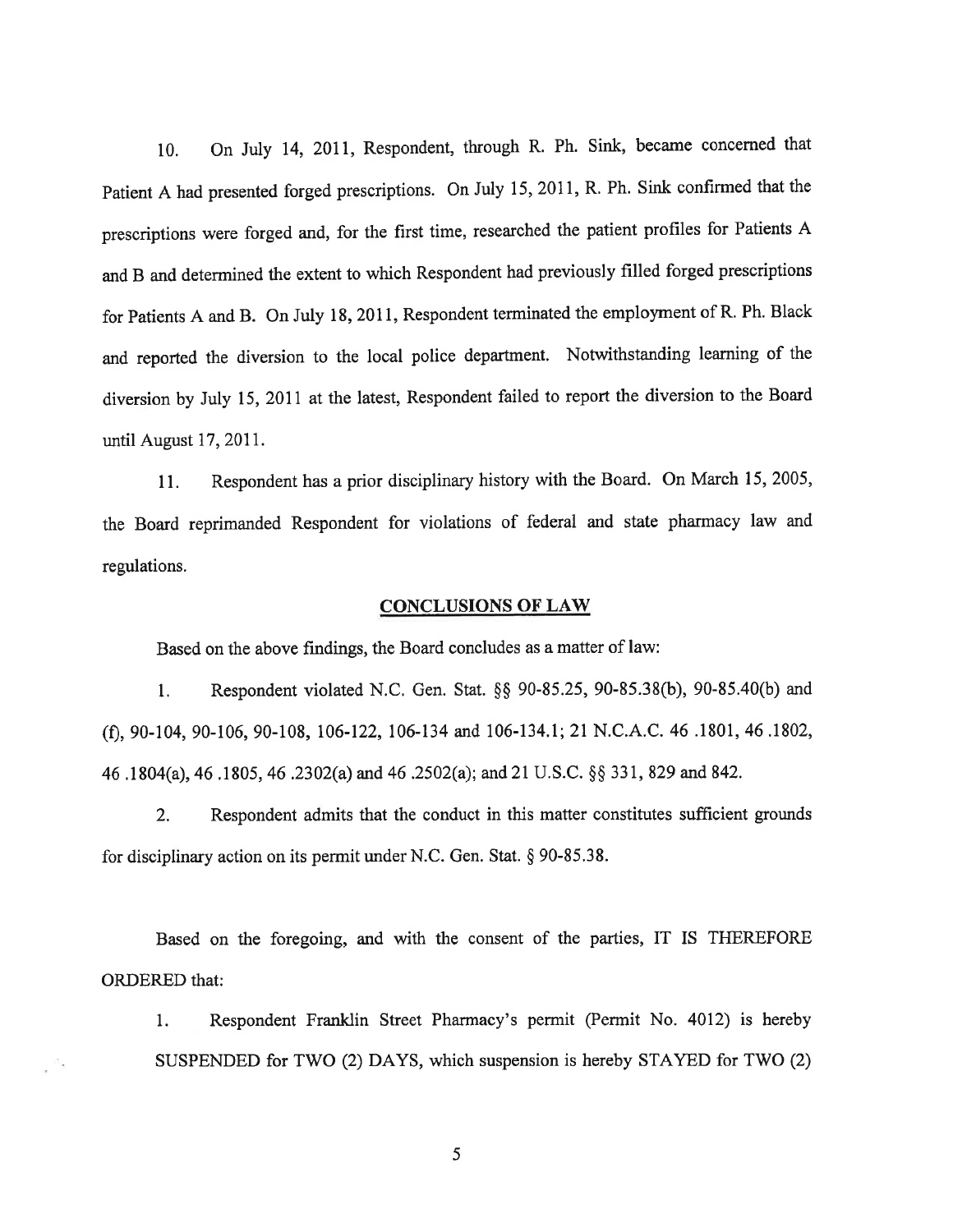YEARS from the date that this Order is accepted by the Board, upon the following conditions

- a. Respondent shall violate no laws governing the practice of pharmacy or the distribution of drugs; and
- b. Respondent shall violate no rules or regulations of the Board.
- Respondent shall cooperate with the Board, its attorneys, investigators and other representatives in any investigation of compliance with the provisions of this Consent Order. 2.
- If Respondent fails to comply with any terms or conditions of this Order, the period of stay described above shall be lifted and, in addition, Respondent may be subject to additional disciplinary action by the Board.  $3<sub>i</sub>$
- In the event that there is a change in location, entity or ownership that would require a new permit under 21 N.C.A.C. 46 .1603 and 46.1604, this Consent Order will bind the new permit, and the discipline contained in  $4.$

this Consent Order shall be imposed upon that new permit.

This the  $\frac{1}{4}$ <sup>th</sup> day of  $\sqrt{\frac{1}{4}}$ 2012.

NORTH CAROLINA BOARD OF PHARMACY

By: Jay Executive Director